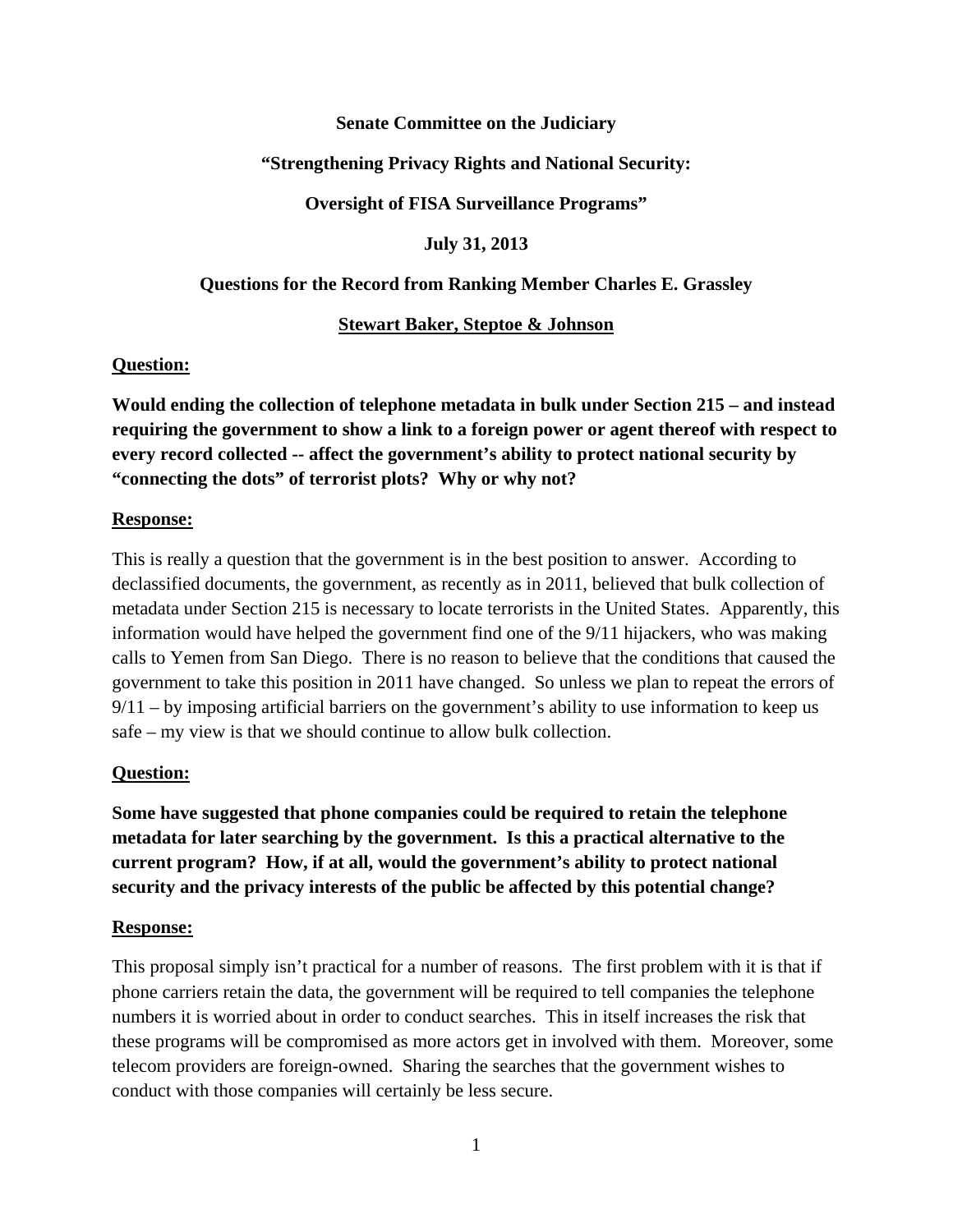A second problem with leaving the data in the hands of private companies is that it complicates the process of searching it. The government would no longer be able to conduct searches of data that spans carriers. It would likely need to conduct more searches across more databases in order to obtain the same results. And it would need to find a way to fold all of the data together. This would be a complex and expensive IT problem.

Concerns about cost also apply to the actual storage of the data. If the government is going to require telecom companies to retain their metadata and periodically search it, the government will have to pay for it. Paying for the data to be held and searched by multiple companies in separate storage databases will impose a far greater cost on the government than simply holding it in one place.

Of course, overcoming all of these problems may be worthwhile if having private companies retain the data offered some real benefits for privacy and civil liberties. But it's hard to say what the benefits of this proposal would be. True, under this proposal the government wouldn't actually possess the metadata in question, but it would still be able to search it.

Further, there is no reason to believe that leaving metadata in the hands of private companies will prevent abuse. One thing we can say for certain is that when the government holds the data there are numerous oversight mechanisms, including Congress, the FISA Court, and numerous executive offices

# **Question:**

**Has the one-year ban on challenging non-disclosure orders under Section 215 played a role in protecting national security? If so, how? How, if at all, would the government's ability to protect national security and the privacy interests of the public be affected if this ban were repealed? Would repealing this ban help strike the correct balance between privacy and national security? Why or why not?** 

### **Response:**

I do not have sufficient information to address this question.

### **Question:**

**Would the government's annual disclosure to the public of the following information related to Section 215 and 702 authorities be possible as a practical matter, and would it affect the government's ability to protect national security? Why or why not? Would making such disclosures help strike the correct balance between privacy and national security? Why or why not?** 

- **(a) How many FISA court orders were issued;**
- **(b) How many individuals' (foreign and U.S. persons) information was collected;**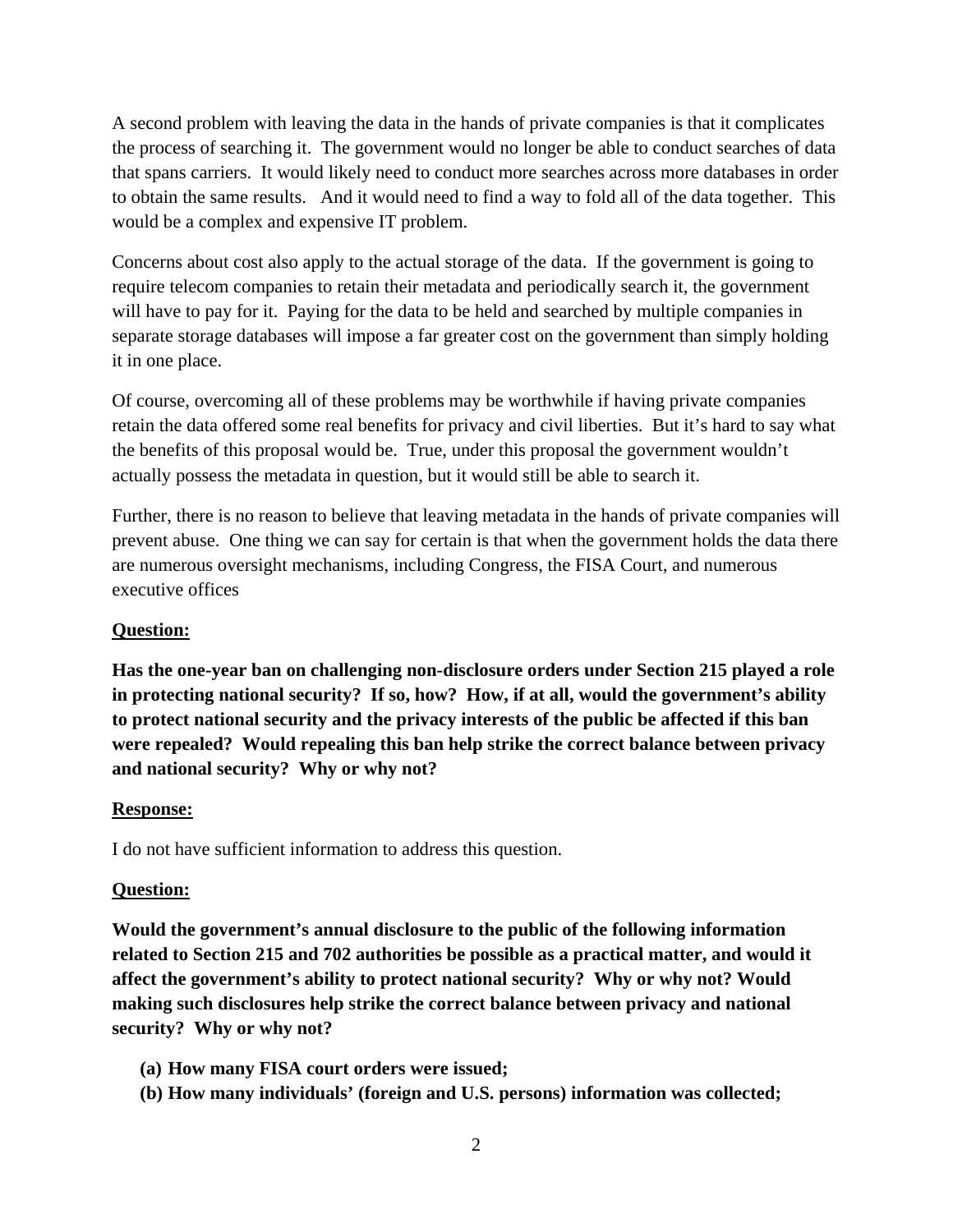- **(c) How many U.S. persons' information was collected; and**
- **(d) How many U.S. persons' electronic communication contents and metadata, wire communications contents and metadata, and subscriber records were both collected and queried.**

#### **Response:**

This question is quite similar to the question of whether to declassify the annual intelligence budget. People who are already suspicious of the Intelligence Community want this information published. One suggested response is to just publish the topline numbers. But the Intelligence Community rightly points out that just issuing the topline numbers will only lead to more questions and more speculation.

At first blush, the argument that more transparency will make us more comfortable seems compelling. But for national security reasons, we're never ever going to be able to be fully transparent about our FISA activities. Moreover, simply providing numbers in isolation may not communicate meaningful information. It's hard for most of us to really know what constitutes a large or troubling number of FISA court orders. Is a hundred a lot? What about a thousand? Ten thousand? In the absence of complete information, additional data is more likely to be used by people that have already made up their mind to attack the Intelligence Community than it is to make people comfortable with the IC's actions.

#### **Question:**

**Would the government's annual disclosure to the public of the following information related to Section 105, 703, and 704 authorities be possible as a practical matter, and would it affect the government's ability to protect national security? Why or why not? Would making such disclosures help strike the correct balance between privacy and national security? Why or why not?** 

- **(a) How many FISA court orders were issued;**
- **(b) How many individuals' (foreign and U.S. persons) information was collected; and**
- **(c) How many U.S. persons' information was collected.**

#### **Response:**

See my response above.

#### **Question:**

**Would disclosure by companies served with FISA orders under Sections 215 and 702 of the following information to the public affect the government's ability to protect national security? Why or why not? Would permitting such disclosures help strike the correct balance between privacy and national security? Why or why not?**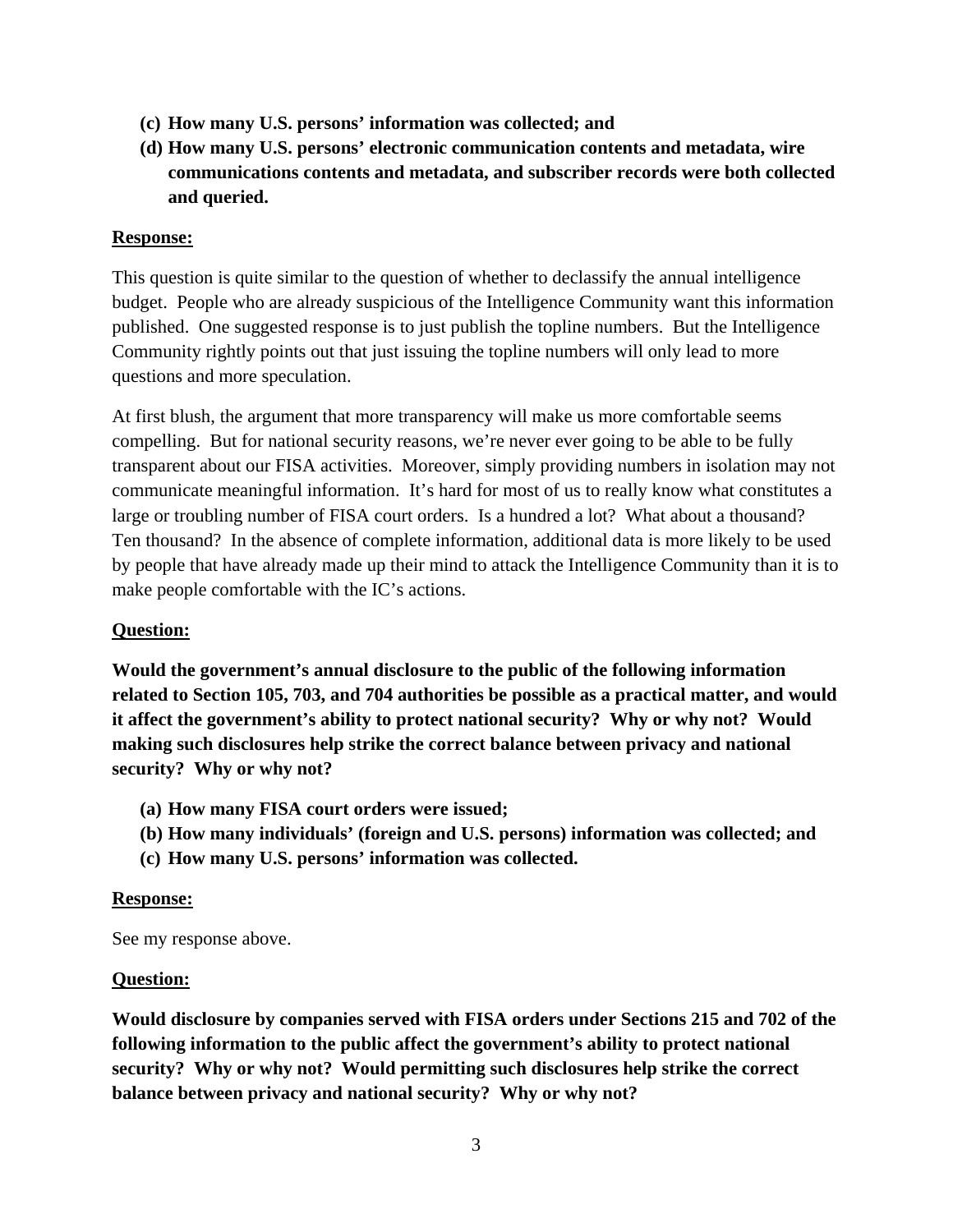- **(a) How many FISA court orders the company received;**
- **(b) The percentage of those orders the company complied with;**
- **(c) How many of their users' information they produced; and**
- **(d) How many of their users' electronic communication contents and metadata, wire communications contents and metadata, and subscriber records were produced.**

### **Response:**

Allowing companies to disclose this information poses a risk to our national security. The more detail you release regarding individual companies, the more information you provide to terrorists about which companies to avoid. There's no question that foreign intelligence organizations and terrorist groups are right now analyzing the data that has already been leaked to strengthen their own counterintelligence tactics. Providing company-specific data will only increase the problem.

### **Question:**

**Would disclosure by companies served with FISA orders under Sections 105, 703, and 704 of the following information to the public affect the government's ability to protect national security? Why or why not? Would permitting such disclosures help strike the correct balance between privacy and national security? Why or why not?** 

- **(a) How many FISA court orders the company received;**
- **(b) The percentage of those orders the company complied with; and**
- **(c) How many of their users' information they produced.**

### **Response:**

See my response above.

### **Question:**

**When the government makes an application to a court for a wiretap or a search warrant in a typical criminal case, the target is not represented before the court. In contrast, would the appointment of a permanent office of independent attorneys tasked with reviewing all of the government's applications before the FISC and advocating against the government help strike the correct balance between privacy and national security? What about providing FISC judges the ad-hoc ability to seek the advice of an independent attorney to address rare, novel questions of law? Why or why not?** 

### **Response:**

Setting up an independent office to advocate against the government before the FISC is a bad idea, both for the FISC as an institution and for the cause of privacy. Putting in place a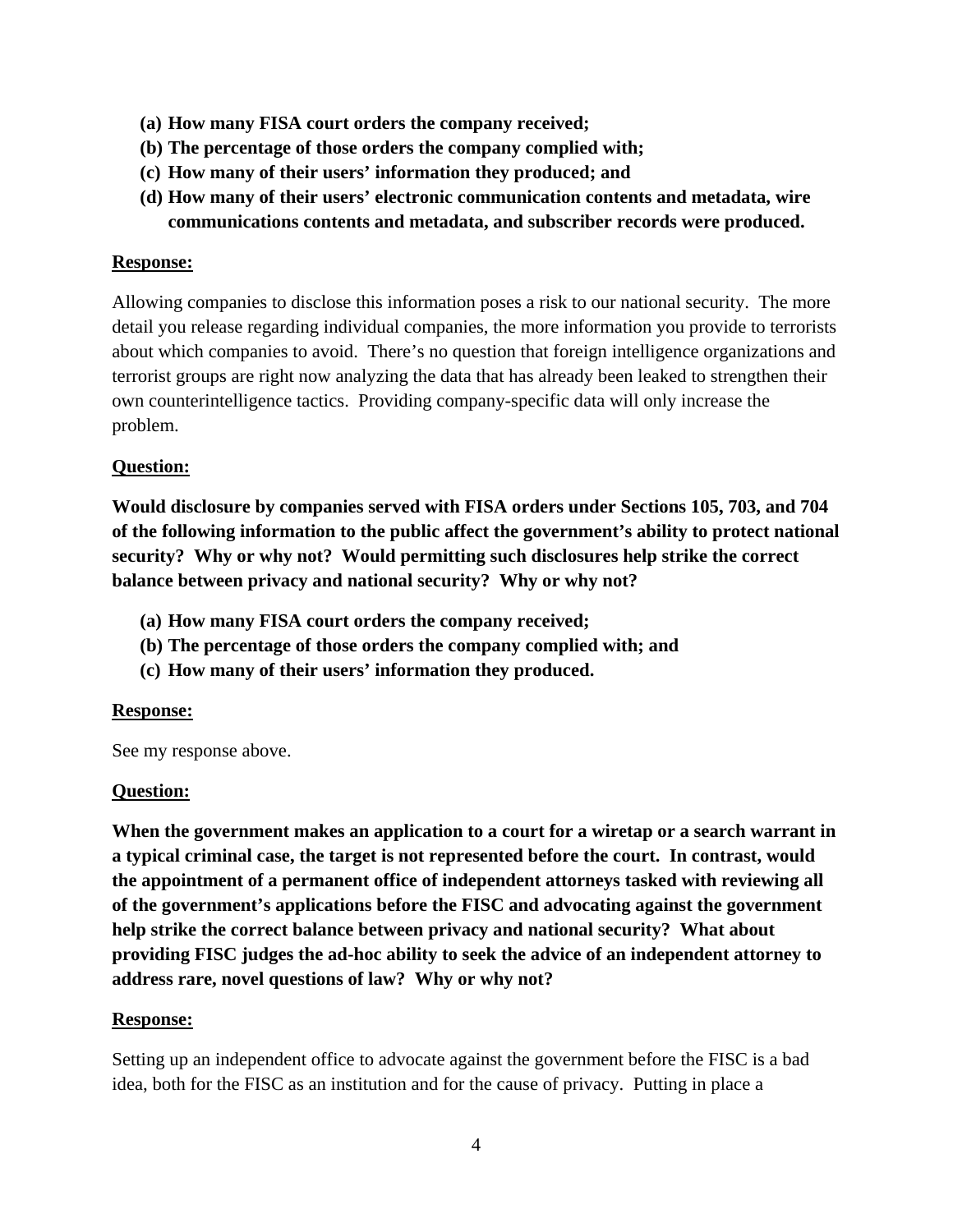permanent advocate for privacy would turn the FISC proceedings adversarial and force the government to take sides against privacy protection.

This is not how the process works now. Contrary to many of the criticisms that have been circulating, the government largely pulls its punches today. The Department of Justice already sees itself as responsible for balancing privacy and security. The Office of Intelligence at the DOJ plays a role closer to umpire than advocate.

Staff attorneys at the FISC also play a significant role in protecting privacy rights. They're responsible for reviewing FISA warrant applications before they reach the desk of FISC judges. This involves both working with the government to ensure that the requested warrant complies with FISA as well as the US Constitution and providing recommendations to the Court.

If we decide to make the FISC process adversarial, by setting up an independent office to advocate for privacy, then it will necessarily change the FISC process in other ways. The government should no longer be required to pull its punches. It would necessarily have to advocate for its right to catch terrorists, and this would likely weaken internal oversight by agencies like the Office of Intelligence.

I believe that it is a fundamentally bad idea to rely on the FISA court in the way we now do. And loading the court up with more judicial trappings will only heighten the contradiction between the quasi-managerial oversight role it has assumed and the job that judges ordinarily do. I see signs that the court is already allowing its legal judgment to be warped in ways unfavorable to intelligence gathering by the role it has been given. I covered this point in more detail in a recent article on Skating on Stilts concerning the claim by Judge Walton of the FISA court that NSA had engaged in misrepresentations to him. Stewart A. Baker, *FISA: The Uncanny Valley of Article III?*, Skating on Stilts (Sept. 11, 2013, 12:19 AM), http://www.skatingonstilts.com/. It is excerpted below:

There's an old saying that megalomania is an occupational hazard for district court judges. While Chief Judge Walton's opinion doesn't quite succumb to megalomania, there is a distinct lack of perspective in his approach that makes me wonder whether the FISA job slowly distorts a judge's perspective in unhealthy ways.

That was certainly true of Judge Lamberth, who spent most of 2001 persecuting a well-regarded FBI agent for not observing the "wall" between law enforcement and intelligence. That's the wall that the court of appeals found to be utterly without a basis in law but that Chief Judge Lamberth nonetheless enforced with an iron hand. Judge Lamberth forced FISA applicants to swear an oath that they were observing the wall, a tactic that allowed him to sanction the applicants for misrepresentation if they didn't live up to his expectations. He was so aggressive in this pursuit that he had sidelined the most effective FBI counterterrorism teams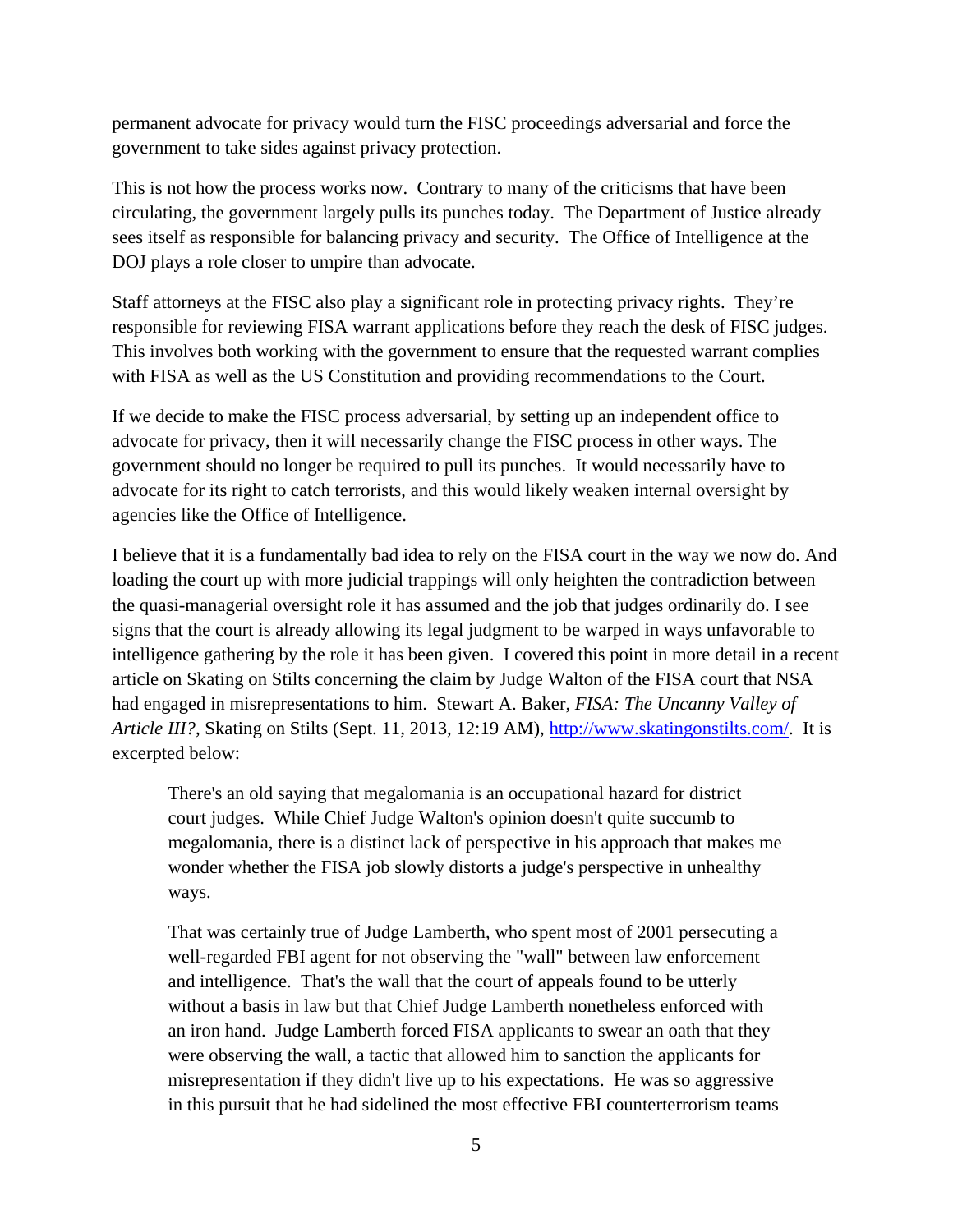in August of 2001. The bureau knew by then that al Qaeda had terrorists in the United States but it couldn't use its best assets to find them them because Judge Lamberth had made it clear that he was willing to wreck their careers if they breached the wall.

I fear that Chief Judge Walton is going down the same road -- that the FISA court is the only agency of government not humbled by its failures on the road to 9/11 and is therefore the only agency that will repeat those failures. My concerns are best illustrated by the court's opinion of March 2, 2009, about which I offer three thoughts:

1. In much covered language, the judge claims that the government engaged in "misrepresentations" to the court. This is one of the three alleged misrepresentations mentioned by Chief Judge Bates in an opinion released last month. Since that opinion was released, commentators have widely assumed that NSA has been lying to the court. Because, frankly, that's what "misrepresentation" usually means. But the other filings declassified today show pretty persuasively that there was no intentional misrepresentation. Here's what seems to have happened, in brief. Back in 2006, scrambling to write procedures for the metadata program, a lawyer in NSA's Office of General Counsel wrote in a draft filing that a certain dataset of phone numbers always met the "reasonable articulable suspicion" standard. Turns out that that wasn't true; only some of the numbers did. The lawyer circulated his draft for comment, suggesting that he wasn't absolutely sure of his facts, but no one flagged the error, which turned out to be surprisingly difficult to verify. From then on, NSA and Justice simply copied the original error, over and over, all of their submissions. A mistake for sure. But a "material misrepresentation"? Only to a judge with a very warped view of the world, and the NSA.

2. How about the other headline-grabbing statement in the opinion, that the government's position "strained credulity"? Here, I think the court is on even shakier ground. The debate is about the court's minimization order, which declared that "any search or analysis of the [phone metadata] archive" must adhere to certain procedures. NSA dutifully imposed those procedures on analysts' ability to search or analyze the archive. The problem arose not from giving analysts access to the archive but from some pre-processing NSA performed as the data was flowing into the archive.

If I'm reading the filings properly (and I confess to some uncertainty on this point), NSA keeps an "alert" list of terror-related phone numbers of interest to individual analysts. Since new data shows up at NSA every day, the agency has automated the job of scanning to find those numbers as they show up in the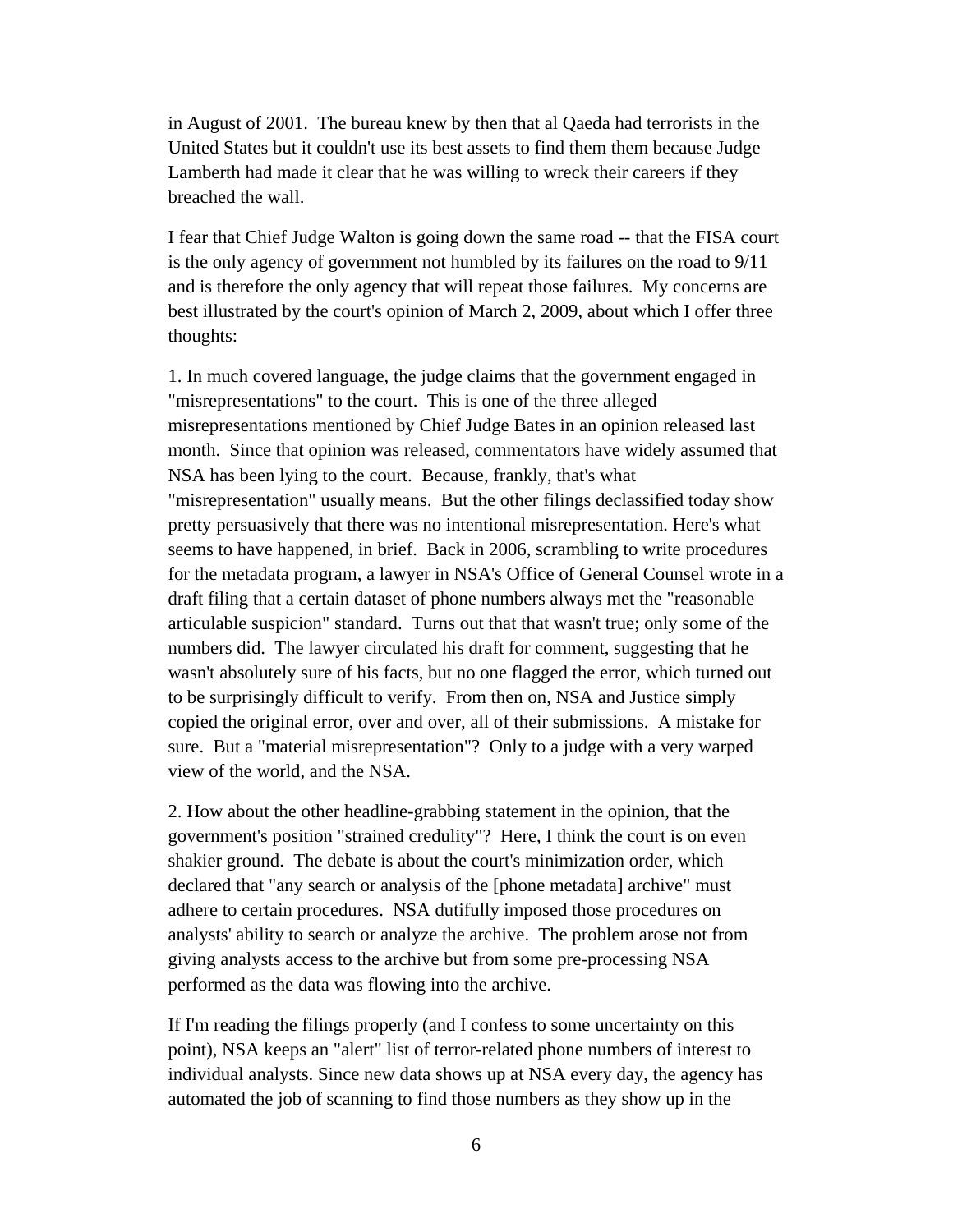agency's daily take. The numbers on the alert list are compared to the day's incoming intercept data, and each analyst gets a report telling him how many times "his" numbers appear in which databases.

This alert list was run against data bound for the telephone metadata along with all the other incoming data. The difference was that an analyst who got a "hit" on that database couldn't access it without jumping through the hoops already set up by the FISA court -- reasonable articulable suspicion, special procedures, etc. This must have seemed quite reasonable to the techies at NSA. They knew what it meant for an analyst to "access" the database, and an automated scanning system that yielded only pointers was not the same as giving an analyst access. In the end NSA's office of general counsel came to the same conclusion: the court's orders regulated actual archive access, not scanning against a list for statistics and pointers.

But that's not how Chief Judge Walton saw it. He held that it "strained credulity" to say that alert list scanning was different from "accessing" the archive. Maybe he just didn't understand the technology (the opinion offers some reason to think that). Or maybe he just thought about the question like a judge, always alert to slippery slopes and unintended consequences: "If you can lawfully search this data without limit before the data gets into the archive, you will make meaningless all the limits I've set. Why would you think I'd let you undermine my order in so transparent a way?"

Unfortunately, Judge Walton wasn't thinking like a techie. The techies who implemented the court's order thought they'd been told to restrict access to the database, and they did. They weren't told to restrict the use of statistical tools that scanned incoming data automatically, so they didn't. They certainly didn't believe they were undermining the court's order. Quite the contrary, they had designed the system to make sure that the alert list was just a starting point. Analysts who learned they had a hit in the database couldn't get any further information without meeting the FISA court's "reasonable articulable suspicion" requirement.

It's hard not to see this as a misunderstanding, perhaps exacerbated by the difference between legal and technical cultures. But that's not how Judge Walton sees it. His opinion dismisses the possibility that this could possibly be a goodfaith misunderstanding. It's an outrage, he fumes, and efforts to explain it "strain credulity." Frankly, if anything strains credulity in this case, it's that line in the opinion.

3. The chief judge is so sure there's evil afoot that he calls for briefing on "whether the Court should take action regarding persons responsible for any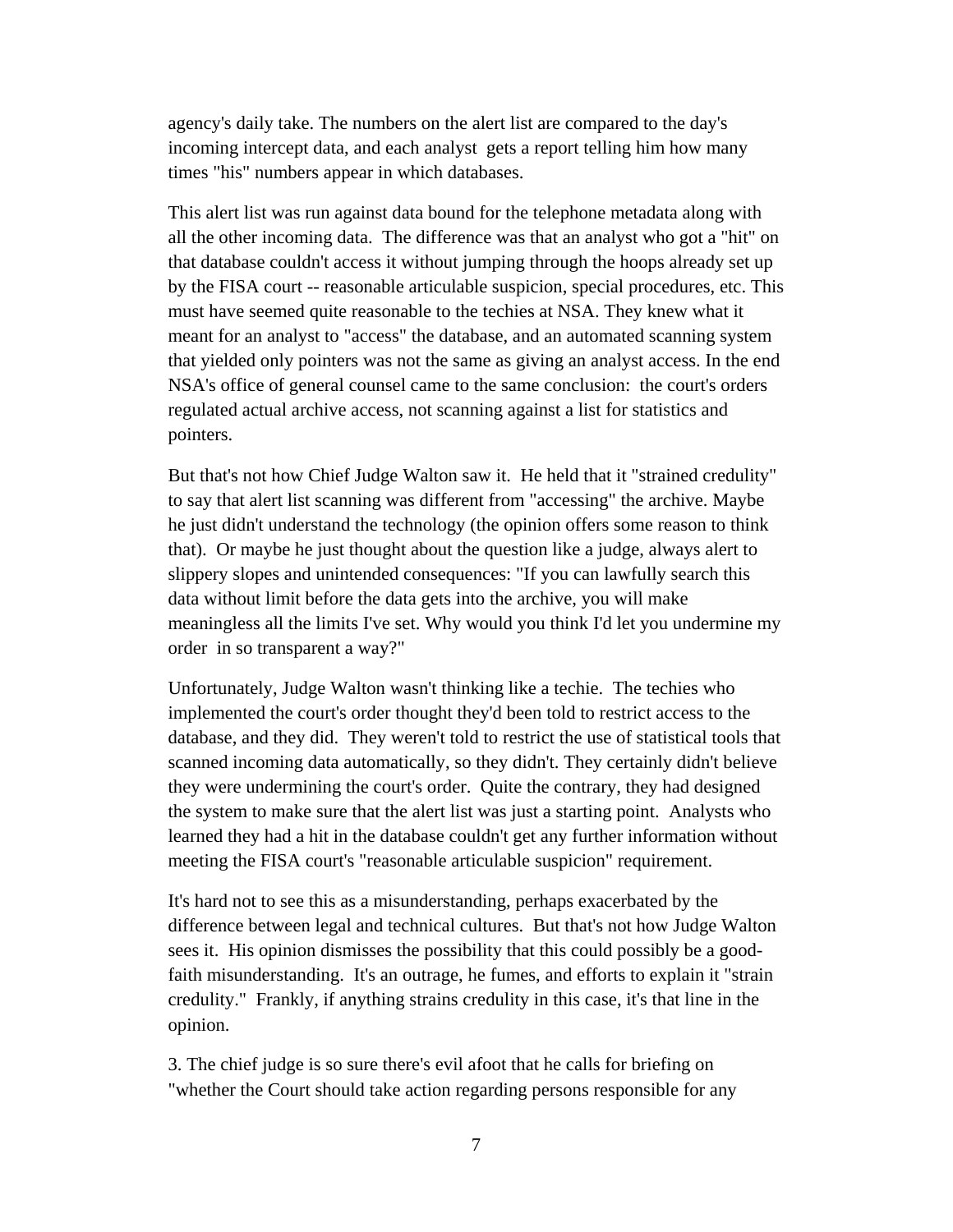misrepresentations to the Court or violations of its Orders, either through its contempt powers or by referral to appropriate investigative agencies." For anyone steeped in the disaster caused by Chief Judge Lamberth's witch-hunt for violators of the wall, this is tragically familiar ground. It's almost exactly how the FISA court drove the wall deep into the FBI.

I'm sure we'll be told by the press that this opinion brings to light another scandal and an agency out of control. But that's not how I see it. It looks to me as though NSA was doing its best to implement a set of legal concepts in a remarkably complex network. All complex systems have bugs, and sometimes you only find them when they fail. NSA found a bug and reported it, thinking that it was one more thing to fix. Then the roof fell in.

The interesting question is why it fell in. I think a fair-minded judge encountering the issue for the first time in the courtroom would not likely say that NSA's interpretations were disingenous or the result of bad faith or misrepresentation. Yet Judge Walton went there from the start.

I suspect that it's because we've unfairly given FISA judges a role akin to a school desegregation master -- more administrator than judge. Instead of resolving a setpiece dispute and moving on, FISA judges are dragged into a long series of linked encounters with the agency. In ordinary litigation, the judges misunderstand things all the time and reach decisions anyway, and they rarely discover all that they've misunderstood. The repetitive nature of the FISA court's contacts with the agency mean that they're always discovering that they only half understood things the last time around. It's only human to put the blame for that on somebody else. And so the judges' tempers get shorter and shorter, the presumption of agency good faith gets more and more frayed. Meanwhile, judges who are used to adulation, or at least respect, from the outside world, keep reading in the press that they are mere "rubber stamps" who should show some spine already. Sooner or later, it all comes together in a classic district judge meltdown, with sanctions, harsh words, and bad law all around.

If I'm right about the all too human frailties that beset the FISA court, building yet more quasijudicial, quasimanagerial oversight structures is precisely the wrong prescription. We'll be forcing judges to expand into a role they are utterly unsuited for and we'll put at risk our ability to actually collect intelligence. In fact, the more adversarial and court-like we make the system, the more weird and disorienting it will become for the judges, who will surely understand that at bottom they are being asked to be managers, not judges.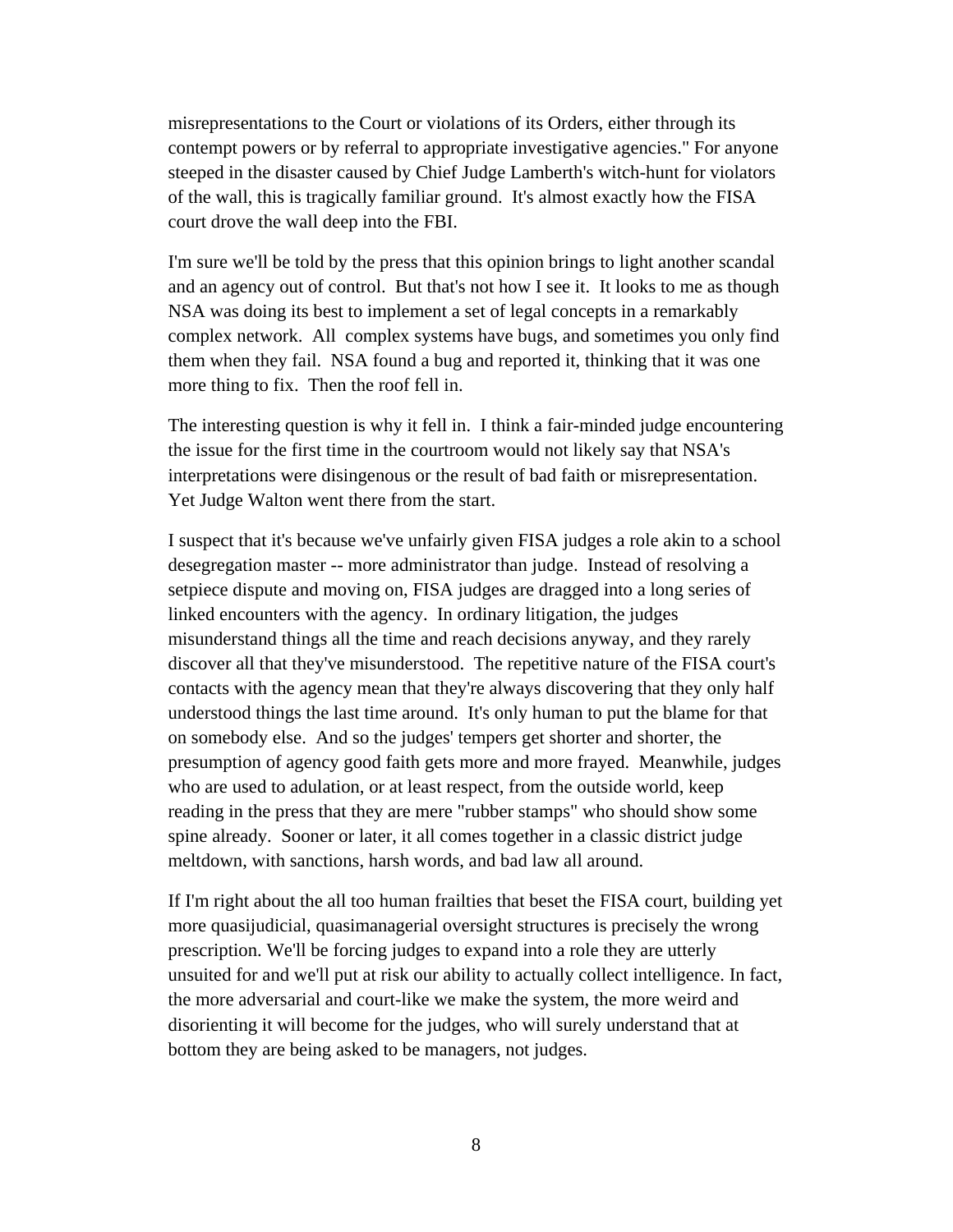The further we go down the road, the more likely we are to turn FISA into the Uncanny Valley of Article III.

### **Question:**

**In your experience, are there institutional checks and safeguards in place that ensure that the FISC hears both sides of an issue, and not just the government's? If so, what are they and how do they work?** 

## **Response:**

Yes. As explained above, the FISA warrant process contains a number of safeguards that I believe appropriately protect privacy interests.

# **Question:**

**In your experience, is there a difference in the way Republican-appointed judges on the FISC have discharged their duties, as compared with Democrat-appointed judges? If so, what is that difference?** 

## **Response:**

In my experience, Democratic appointees to the FISC are indistinguishable from Republican appointees. The presiding judge of the FISC when I was dealing with it as the General Counsel of NSA was appointed by President Carter. The Court during that time was completely fair, and I did not find her or the rest of the court particularly hostile to the Intelligence Community.

The presiding judge that followed was a Republican appointee. During his tenure, the FISC imposed the wall between law enforcement and intelligence activities that I believe was largely responsible for the intelligence failures that led to 9/11 and that I discuss in more detail above. Thus, the most aggressive – and in my view improper -- use of FISA to limit the powers of the Intelligence Community occurred under a Republican appointee.

# **Question:**

**Are there any specific reforms to the current law and practice that you would suggest to help ensure that any data the government collects from the 215 and 702 programs is accessed and used only as the law or a court permits?** 

### **Response:**

One possible area for reform is the obligation to report crimes identified as a result of intelligence programs. This is not an obligation that bears on national security. It is an additional requirement imposed by the DOJ based on the wishes of prosecutors. To the extent that intelligence efforts are being compromised by doubts that information obtained will be used